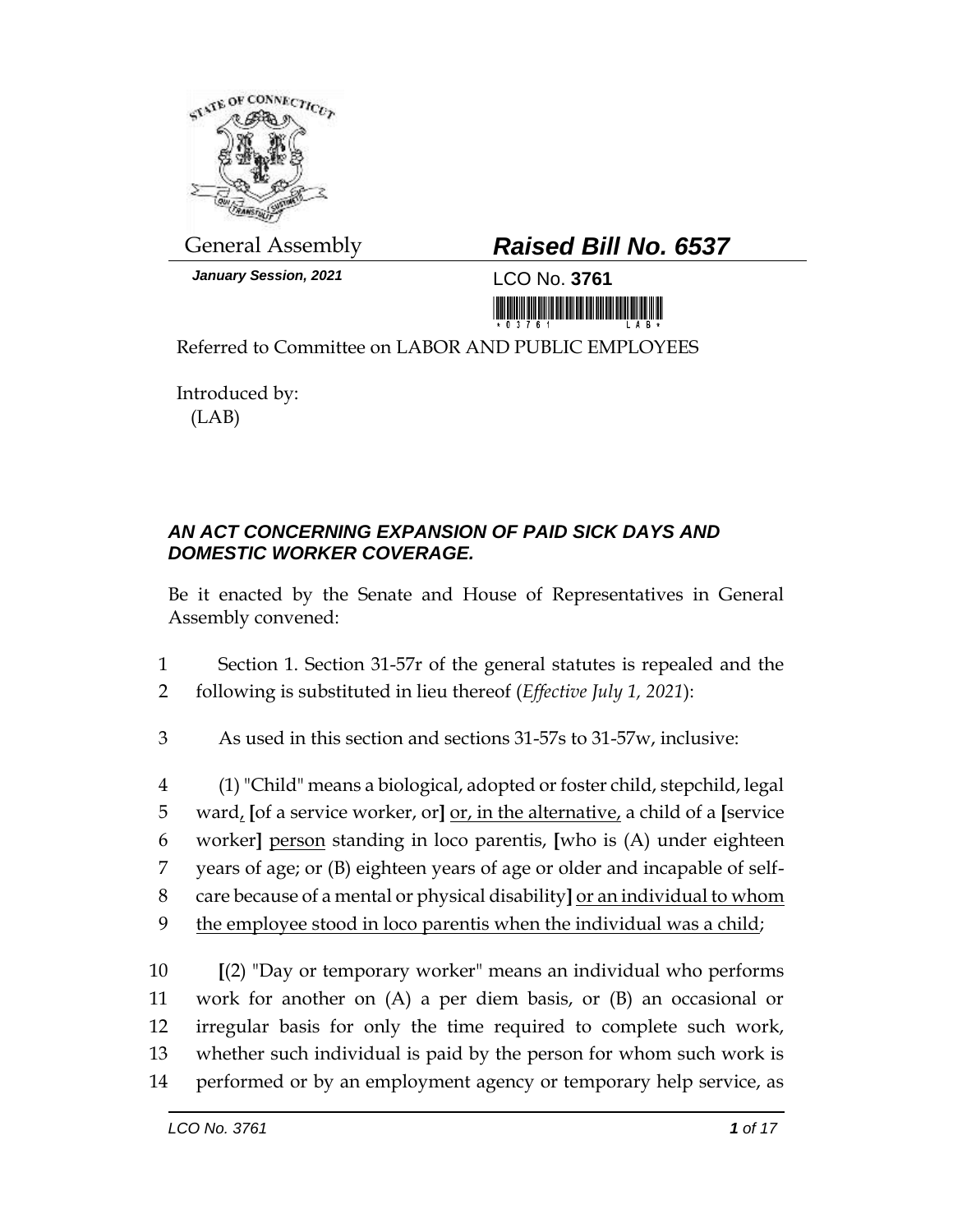defined in section 31-129;**]**

 **[**(3)**]** (2) "Employee" means an individual engaged in service to an employer in the business of the employer;

 **[**(4)**]** (3) "Employer" means any person, firm, business, educational institution, nonprofit agency, corporation, limited liability company or other entity, **[**that employs fifty or more individuals in the state, which shall be determined based on such person's, firm's, business', educational institution's, nonprofit agency's, corporation's, limited liability company's or other entity's payroll for the week containing October first, annually. "Employer" does not include: (A) Any business establishment classified in sector 31, 32 or 33 in the North American Industrial Classification System, or (B) any nationally chartered 27 organization exempt from taxation under Section  $501(c)(3)$  of the Internal Revenue Code of 1986, or any subsequent corresponding internal revenue code of the United States, as from time to time amended, that provides all of the following services: Recreation, child care and education**]** except, notwithstanding section 17b-706 or any other special or general law to the contrary, the Personal Care Attendant Workforce Council, as defined in section 17b-706a, shall act on behalf of the employers of all personal care attendants, as defined in section 17b- 706, for purposes of this section, sections 7 and 8 of this act and sections 31-57s to 31-57x, inclusive; (4) "Family member" means a spouse, sibling, child, grandparent,

grandchild or parent, or an individual related to the employee by blood

or affinity whose close association with the employee is the equivalent

of those family relationships;

 (5) "Family violence" has the same meaning as provided in section 46b-38a;

 (6) "Grandchild" means a grandchild related to a person by: (A) 44 Blood, (B) marriage, (C) adoption by a child of the grandparent, or  $(D)$ 45 foster care by a child of the grandparent;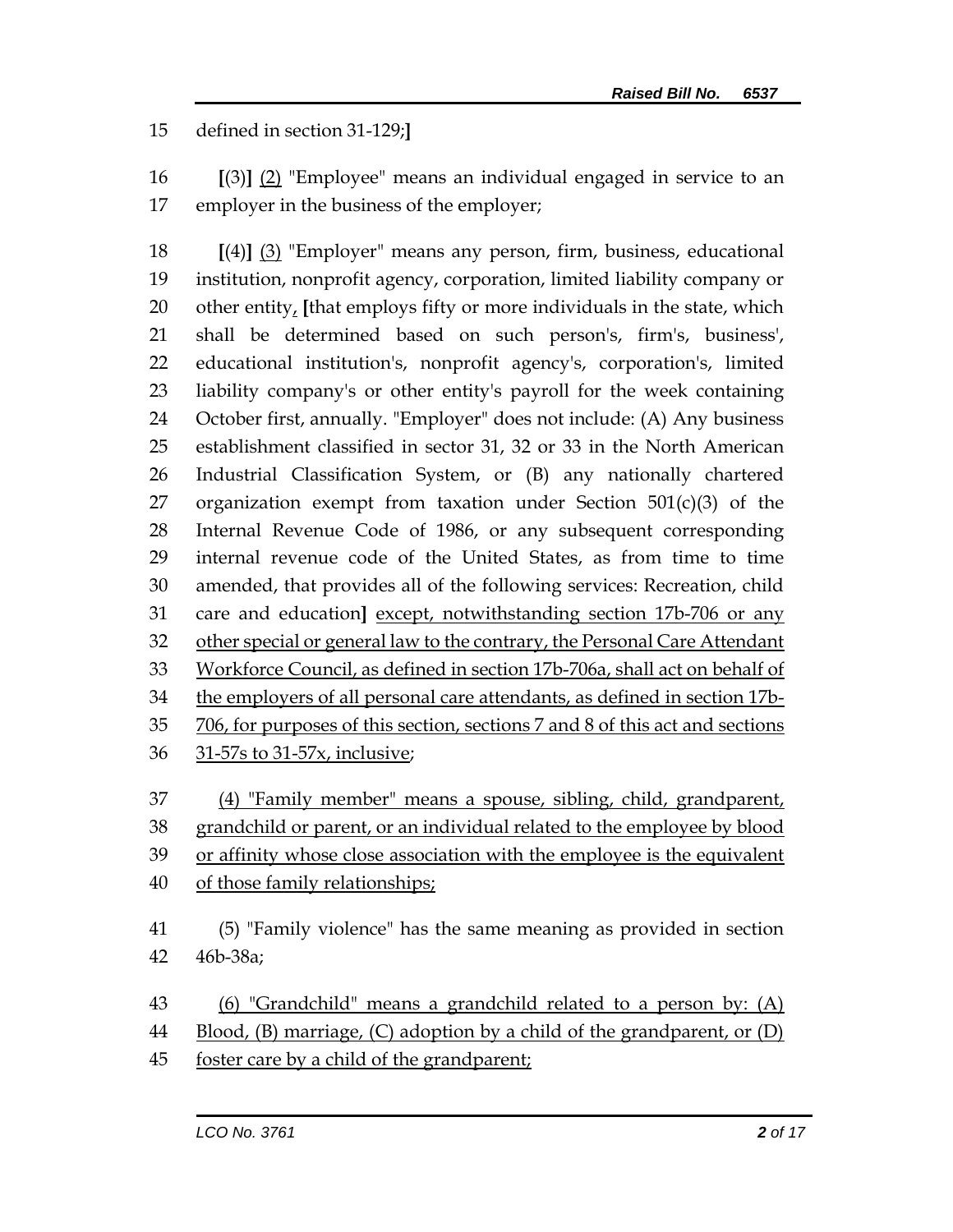(7) "Grandparent" means a grandparent related to a person by: (A) Blood, (B) marriage, (C) adoption of a minor child by a child of the grandparent, or (D) foster care by a child of the grandparent;

 (8) "Parent" means a biological parent, foster parent, adoptive parent, stepparent, parent-in-law or legal guardian of an employee or an employee's spouse, an individual standing in loco parentis to an employee, or an individual who stood in loco parentis to the employee 53 when the employee was a child;

 (9) "Paid sick leave" means paid time that is provided by an employer to an employee for the purposes described in sections 7 and 8 of this act and sections 31-57t, as amended by this act, and 31-57x, as amended by this act;

 **[**(6)**]** (10) "Retaliatory personnel action" means any termination, suspension, constructive discharge, demotion, unfavorable reassignment, refusal to promote, disciplinary action or other adverse employment action taken by an employer against an employee or a service worker;

 **[**(7) "Service worker" means an employee primarily engaged in an occupation with one of the following broad or detailed occupation code numbers and titles, as defined by the federal Bureau of Labor Statistics Standard Occupational Classification system or any successor system: (A) 11-9050 Food Service Managers; (B) 11-9110 Medical and Health Services Managers; (C) 21-1020 Social Workers; (D) 21-1093 Social and Human Service Assistants; (E) 21-1094 Community Health Workers; (F) 21-1099 Community and Social Service Specialists, All Other; (G) 25- 4020 Librarians; (H) 29-1050 Pharmacists; (I) 29-1070 Physician Assistants; (J) 29-1120 Therapists; (K) 29-1140 Registered Nurses; (L) 29- 1150 Nurse Anesthetists; (M) 29-1160 Nurse Midwives; (N) 29-1170 Nurse Practitioners; (O) 29-2020 Dental Hygienists; (P) 29-2040 Emergency Medical Technicians and Paramedics; (Q) 29-2050 Health Practitioner Support Technologists and Technicians; (R) 29-2060 Licensed Practical and Licensed Vocational Nurses; (S) 31-1011 Home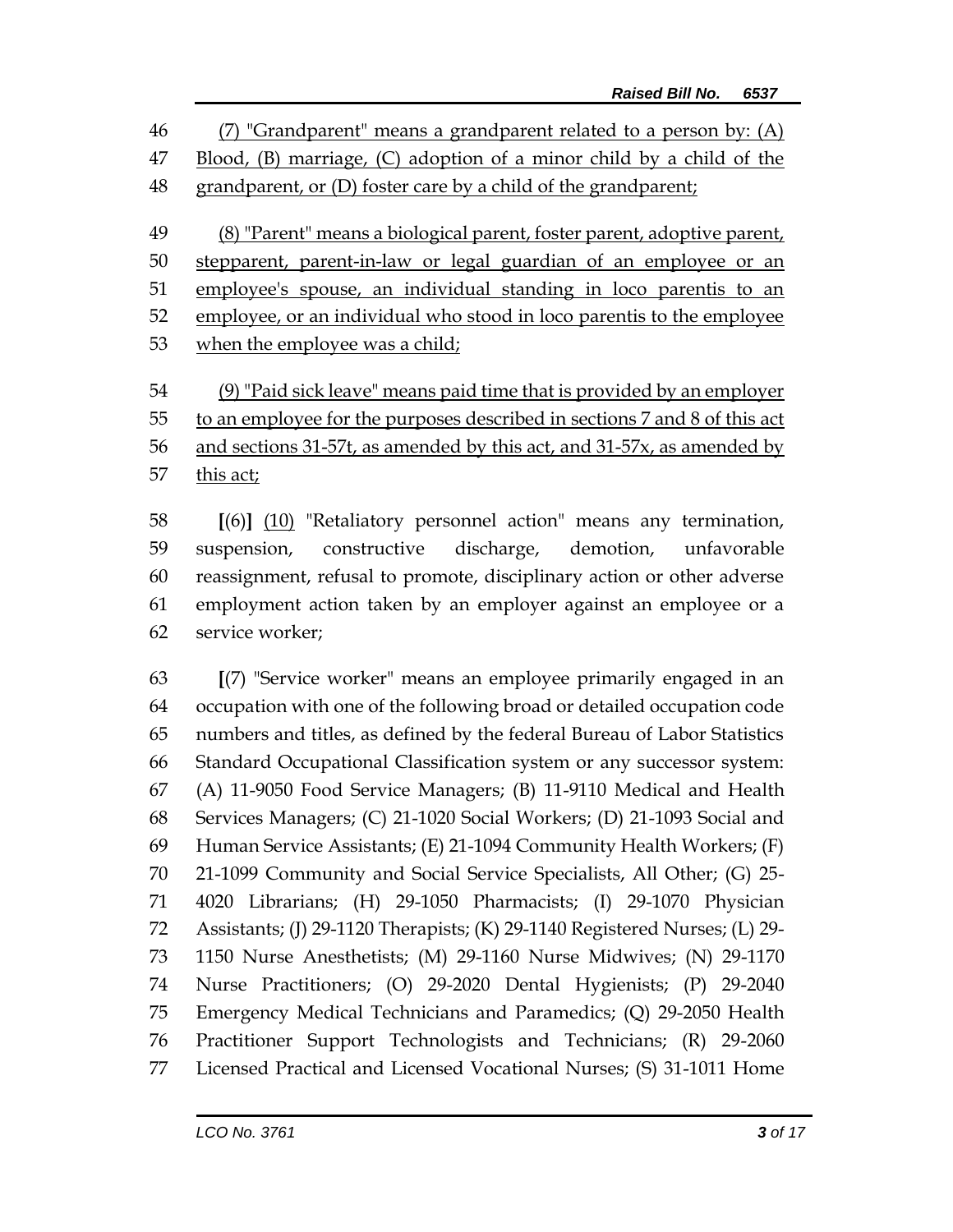Health Aides; (T) 31-1012 Nursing Aides, Orderlies and Attendants; (U) 31-1013 Psychiatric Aides; (V) 31-9091 Dental Assistants; (W) 31-9092 Medical Assistants; (X) 33-9032 Security Guards; (Y) 33-9091 Crossing Guards; (Z) 35-1010 Supervisors of Food Preparation and Serving Workers; (AA) 35-2010 Cooks; (BB) 35-2020 Food Preparation Workers; (CC) 35-3010 Bartenders; (DD) 35-3020 Fast Food and Counter Workers; (EE) 35-3030 Waiters and Waitresses; (FF) 35-3040 Food Servers, Nonrestaurant; (GG) 35-9010 Dining Room and Cafeteria Attendants and Bartender Helpers; (HH) 35-9020 Dishwashers; (II) 35-9030 Hosts and Hostesses, Restaurant, Lounge and Coffee Shop; (JJ) 35-9090 Miscellaneous Food Preparation and Serving Related Workers; (KK) 37- 2011 Janitors and Cleaners, Except Maids and Housekeeping Cleaners; (LL) 37-2019 Building Cleaning Workers, All Other; (MM) 39-3030 Ushers, Lobby Attendants and Ticket Takers; (NN) 39-5010 Barbers, Hairdressers, Hairstylists and Cosmetologists; (OO) 39-6010 Baggage Porters, Bellhops and Concierges; (PP) 39-9010 Child Care Workers; (QQ) 39-9021 Personal Care Aides; (RR) 41-1010 First-Line Supervisors of Sales Workers; (SS) 41-2011 Cashiers; (TT) 41-2021 Counter and Rental Clerks; (UU) 41-2030 Retail Salespersons; (VV) 43-3070 Tellers; (WW) 43-4080 Hotel, Motel and Resort Desk Clerks; (XX) 43-4170 Receptionists and Information Clerks; (YY) 43-5020 Couriers and Messengers; (ZZ) 43-6010 Secretaries and Administrative Assistants; (AAA) 43-9010 Computer Operators; (BBB) 43-9020 Data Entry and Information Processing Workers; (CCC) 43-9030 Desktop Publishers; (DDD) 43-9040 Insurance Claims and Policy Processing Clerks; (EEE) 43-9050 Mail Clerks and Mail Machine Operators, Except Postal Service; (FFF) 43-9060 Office Clerks, General; (GGG) 43-9070 Office Machine Operators, Except Computer; (HHH) 43-9080 Proofreaders and Copy Markers; (III) 43-9110 Statistical Assistants; (JJJ) 43-9190 Miscellaneous Office and Administrative Support Workers; (KKK) 51-3010 Bakers; (LLL) 51-3020 Butchers and Other Meat, Poultry and Fish Processing Workers; (MMM) 51-3090 Miscellaneous Food Processing Workers; (NNN) 53-3010 Ambulance Drivers and Attendants, Except Emergency Medical Technicians; (OOO) 53-3020 Bus Drivers; (PPP) 53-3040 Taxi Drivers and Chauffeurs; or (QQQ) 29-2034 Radiologic Technologists,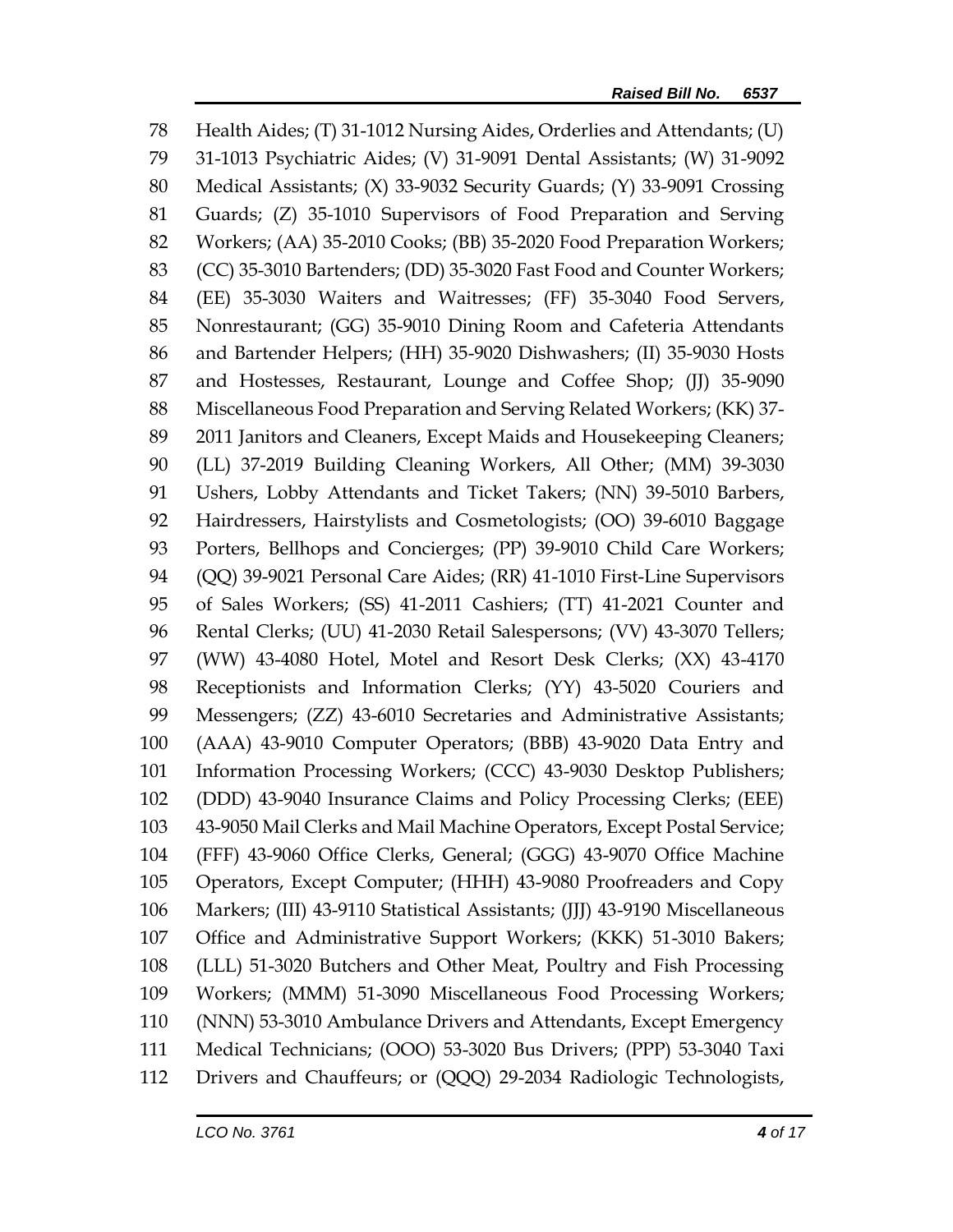and is (i) paid on an hourly basis, or (ii) not exempt from the minimum wage and overtime compensation requirements of the Fair Labor Standards Act of 1938 and the regulations promulgated thereunder, as amended from time to time. "Service worker" does not include day or temporary workers;**] [**(8)**]** (11) "Sexual assault" means any act that constitutes a violation of

 section 53a-70b of the general statutes, revision of 1958, revised to January 1, 2019, or section 53a-70, 53a-70a, 53a-71, 53a-72a, 53a-72b or 53a-73a;

 (12) "Sibling" means a brother or sister related to a person by: (A) Blood, (B) marriage, (C) adoption by a parent of the person, or (D) foster care placement;

**[**(9)**]** (13) "Spouse" means a husband or wife, as the case may be; and

 **[**(10)**]** (14) "Year" means any three-hundred-sixty-five-day period used by an employer to calculate employee benefits.

 Sec. 2. Section 31-57s of the general statutes is repealed and the following is substituted in lieu thereof (*Effective July 1, 2021*):

 (a) Each employer shall provide paid sick leave annually to each of such employer's **[**service workers**]** employees in the state. Such paid sick leave shall accrue (1) beginning **[**January 1, 2012**]** July 1, 2021, or for **[**a service worker**]** an employee hired after said date, beginning on the **[**service worker's**]** employee's date of employment, (2) at a rate of one hour of paid sick leave for each **[**forty**]** thirty hours worked by **[**a service worker**]** the employee, and (3) in one-hour increments up to a maximum of forty hours per year. **[**Each service worker**]** In addition to any unused paid sick leave provided pursuant to sections 7 and 8 of this act and section 31-57x, each employee shall be entitled to carry over up to forty unused accrued hours of paid sick leave from the current year to the following year, but no **[**service worker**]** employee shall be entitled to use 142 more in any year than the maximum number of accrued hours, as described in subdivision (3) of this subsection, in any year, and any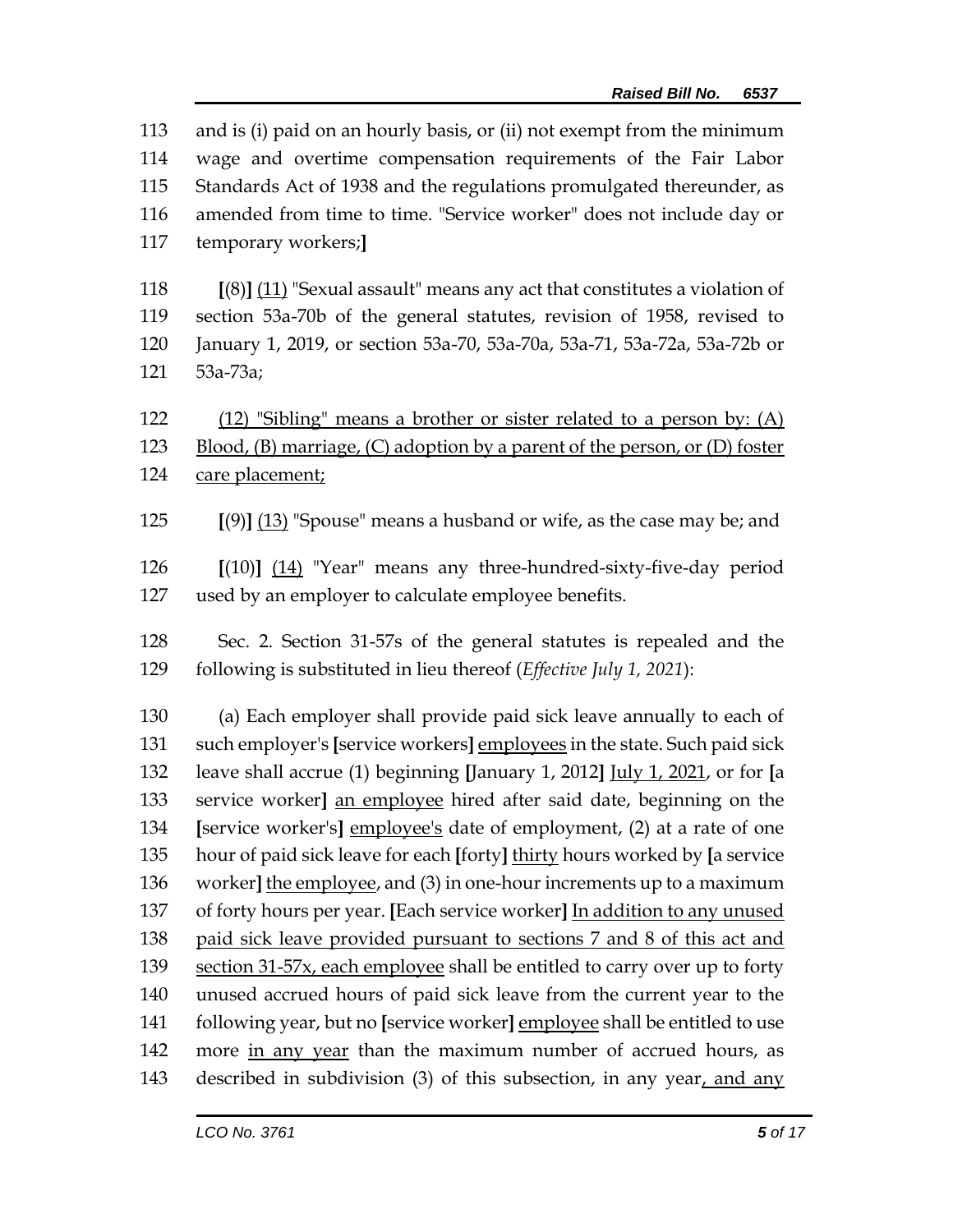additional leave provided pursuant to sections 7 and 8 of this act and section 31-57x. An employer may provide all paid sick leave that an employee is expected to accrue in a year at the beginning of the year.

 (b) **[**A service worker**]** An employee shall be entitled to the use of **[**accrued**]** paid sick leave **[**upon the completion of the service worker's six-hundred-eightieth hour of employment from January 1, 2012, if the service worker was hired prior to January 1, 2012, or if hired after January 1, 2012, upon the completion of the service worker's six- hundred-eightieth hour of employment from the date of hire, unless the employer agrees to an earlier date. A service worker shall not be entitled to the use of accrued paid sick leave if such service worker did not work an average of ten or more hours per week for the employer in the most recent complete quarter**]** as it is accrued.

 (c) An employer shall be deemed to be in compliance with this 158 section, sections 7 and 8 of this act and section  $31-57x$  if the employer offers any other paid leave, or combination of other paid leave that **[**(1) may be used for the purposes of section 31-57t, and (2) is accrued in total at a rate equal to or greater than the rate described in subsections (a) and (b) of this section. For the purposes of this subsection, "other paid leave" may include, but not be limited to, paid vacation, personal days or paid time off**]** (1) is sufficient to meet the accrual requirements of this section and the amount of paid sick leave required by sections 7 and 8 of this act and section 31-57x; and (2) may be used for the same purposes and under the same conditions as paid sick leave.

 (d) Each employer shall pay each **[**service worker**]** employee for paid sick leave at a pay rate equal to the greater of either (1) the normal hourly wage for that **[**service worker**]** employee, or (2) the minimum fair wage rate under section 31-58 in effect for the pay period during which the employee used paid sick leave. For any **[**service worker**]** employee whose hourly wage varies depending on the work performed by the **[**service worker**]** employee, "normal hourly wage" means the average hourly wage of the **[**service worker**]** employee in the pay period prior to the one in which the **[**service worker**]** employee used paid sick leave.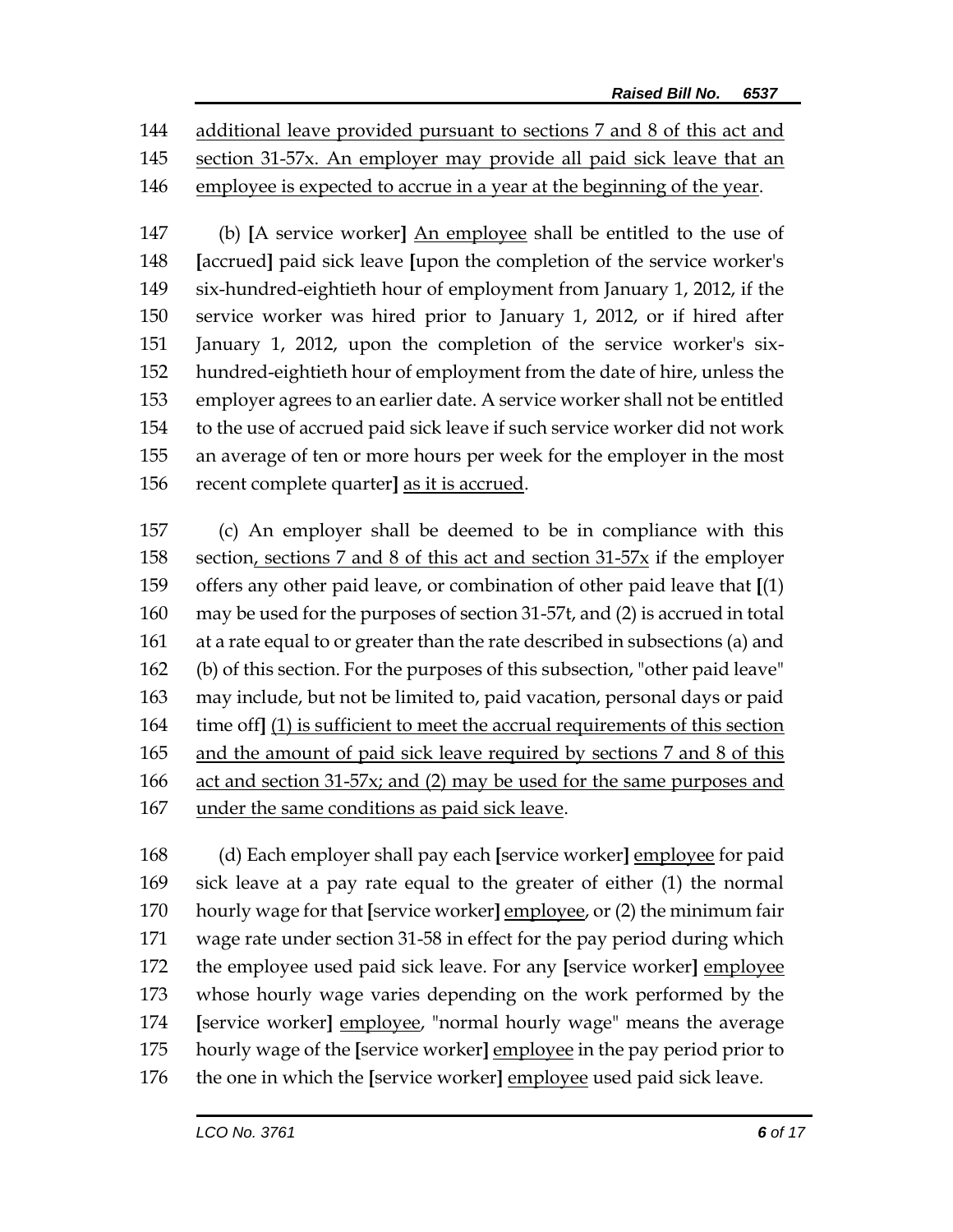**[**(e) Notwithstanding the provisions of this section and sections 31- 57t to 31-57w, inclusive, and upon the mutual consent of the service worker and employer, a service worker who chooses to work additional hours or shifts during the same or following pay period, in lieu of hours or shifts missed, shall not use accrued paid sick leave.**]**

 (e) Employees who are exempt from overtime requirements under subdivision (1) of subsection (a) of 29 USC Section 213 of the Federal Fair Labor Standards Act shall be assumed to work forty hours in each work week for purposes of paid sick leave accrual unless their normal work week is less than forty hours, in which case paid sick leave accrues based upon that normal work week.

 (f) If an employee is transferred to a separate division, entity or location, but remains employed by the same employer, the employee is entitled to all paid sick leave accrued or received at the prior division, entity or location and is entitled to use all paid sick leave. When a different employer succeeds or takes the place of an existing employer, all employees of the original employer who remain employed by the 194 successor employer are entitled to all paid sick leave they accrued or received when employed by the original employer, and are entitled to use paid sick leave previously accrued or received.

 (g) An employer may not require, as a condition of an employee's taking paid sick leave, that the employee search for or find a replacement worker to cover the hours during which the employee is using paid sick leave.

 **[**(f)**]** (h) No employer shall (1) terminate any employee, (2) dismiss any employee, or (3) transfer any employee from one worksite to another solely in order to not qualify as an employer, as defined in section 31-57r, as amended by this act.

 Sec. 3. Section 31-57t of the general statutes is repealed and the following is substituted in lieu thereof (*Effective July 1, 2021*):

(a) An employer shall permit **[**a service worker**]** an employee to use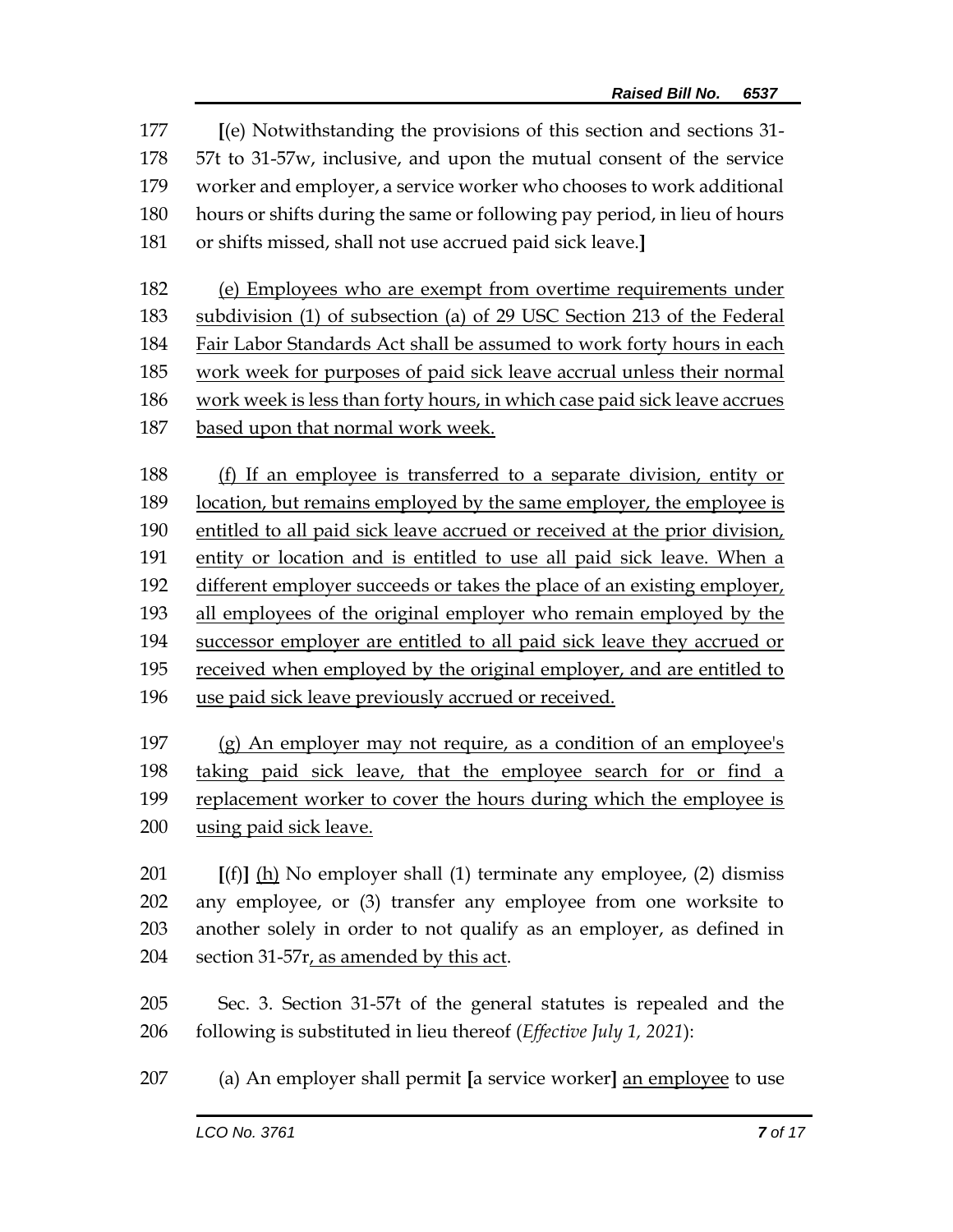208 the paid sick leave accrued pursuant to section 31-57s, as amended by this act:

 (1) For (A) **[**a service worker's**]** an employee's illness, injury or health condition, (B) the medical diagnosis, care or treatment of **[**a service worker's**]** an employee's mental illness or physical illness, injury or health condition, or (C) preventative medical care for **[**a service worker**]** an employee;

 (2) For (A) **[**a service worker's child's or spouse's**]** an employee's family member's illness, injury or health condition, (B) the medical diagnosis, care or treatment of **[**a service worker's child's or spouse's**]** an employee's family member's mental or physical illness, injury or health condition, or (C) preventative medical care for a **[**child or spouse of a service worker**]** family member of an employee; **[**and**]**

 (3) Closure of the employee's place of business by order of a public 222 official due to a public health emergency or an employee's need to care 223 for a family member whose school or place of care has been closed by order of a public official due to a public health emergency, or care for oneself or a family member when it has been determined by the health authorities having jurisdiction, an employer of the employee or employee's family member, or by a health care provider that the employee's or family member's presence in the community may jeopardize the health of others because of his or her exposure to a communicable illness, whether or not the employee or family member has actually contracted the communicable illness; and

 **[**(3)**]** (4) Where **[**a service worker**]** an employee or an employee's family member is a victim of family violence or sexual assault (A) for medical care or psychological or other counseling for physical or psychological injury or disability, (B) to obtain services from a victim services organization, (C) to relocate due to such family violence or sexual assault, or (D) to participate in any civil or criminal proceedings related to or resulting from such family violence or sexual assault.

(b) If **[**a service worker's**]** an employee's need to use paid sick leave is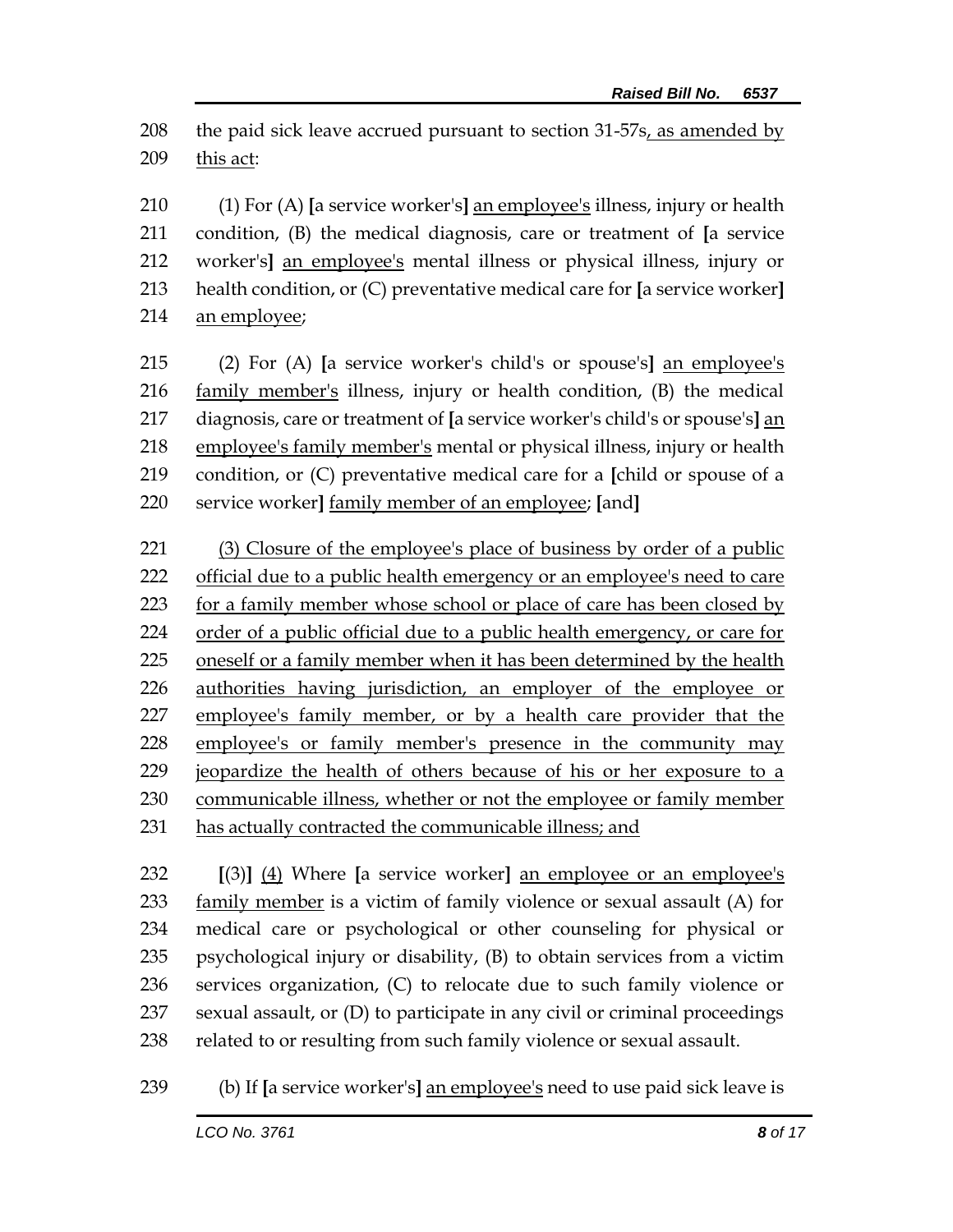foreseeable, an employer may require advance notice, not to exceed seven days prior to the date such leave is to begin, of the intention to use such leave. If **[**a service worker's**]** an employee's need for such leave is not foreseeable, an employer may require **[**a service worker**]** an employee to give notice of such intention as soon as practicable. For paid sick leave of three or more consecutive days, an employer may require reasonable documentation that such leave is being taken for one of the purposes permitted under subsection (a) of this section. If such leave is permitted under subdivision (1) or (2) of subsection (a) of this section, documentation signed by a health care provider who is treating the **[**service worker**]** employee or the **[**service worker's**]** employee's child or spouse indicating the need for the number of days of such leave shall be considered reasonable documentation. If such leave is permitted under subdivision (3) of subsection (a) of this section, a court record or documentation signed by **[**a service worker**]** an employee or volunteer working for a victim services organization, an attorney, a police officer or other counselor involved with the **[**service worker**]** employee shall be considered reasonable documentation. An employer may not require that the documentation explain the nature of the illness or the details of 259 the domestic violence, sexual assault, harassment or stalking. If an employer chooses to require documentation for paid sick leave under this section and the employer does not offer health insurance to the employee, then the employer is responsible for paying all out-of-pocket expenses the employee incurs in obtaining the documentation. If the employee does have health insurance, the employer is responsible for paying any costs charged to the employee by the health care provider 266 for providing the specific documentation required by the employer. The employer is responsible for paying any costs charged to the employee for documentation of domestic violence, sexual assault, harassment or 269 stalking required by the employer.

 (c) Nothing in sections 7 and 8 of this act and sections 31-57s to **[**31- 57w**]** 31-57x, inclusive, as amended by this act, shall be deemed to require any employer to provide paid sick leave for **[**a service worker's**]** an employee's leave for any purpose other than those described in this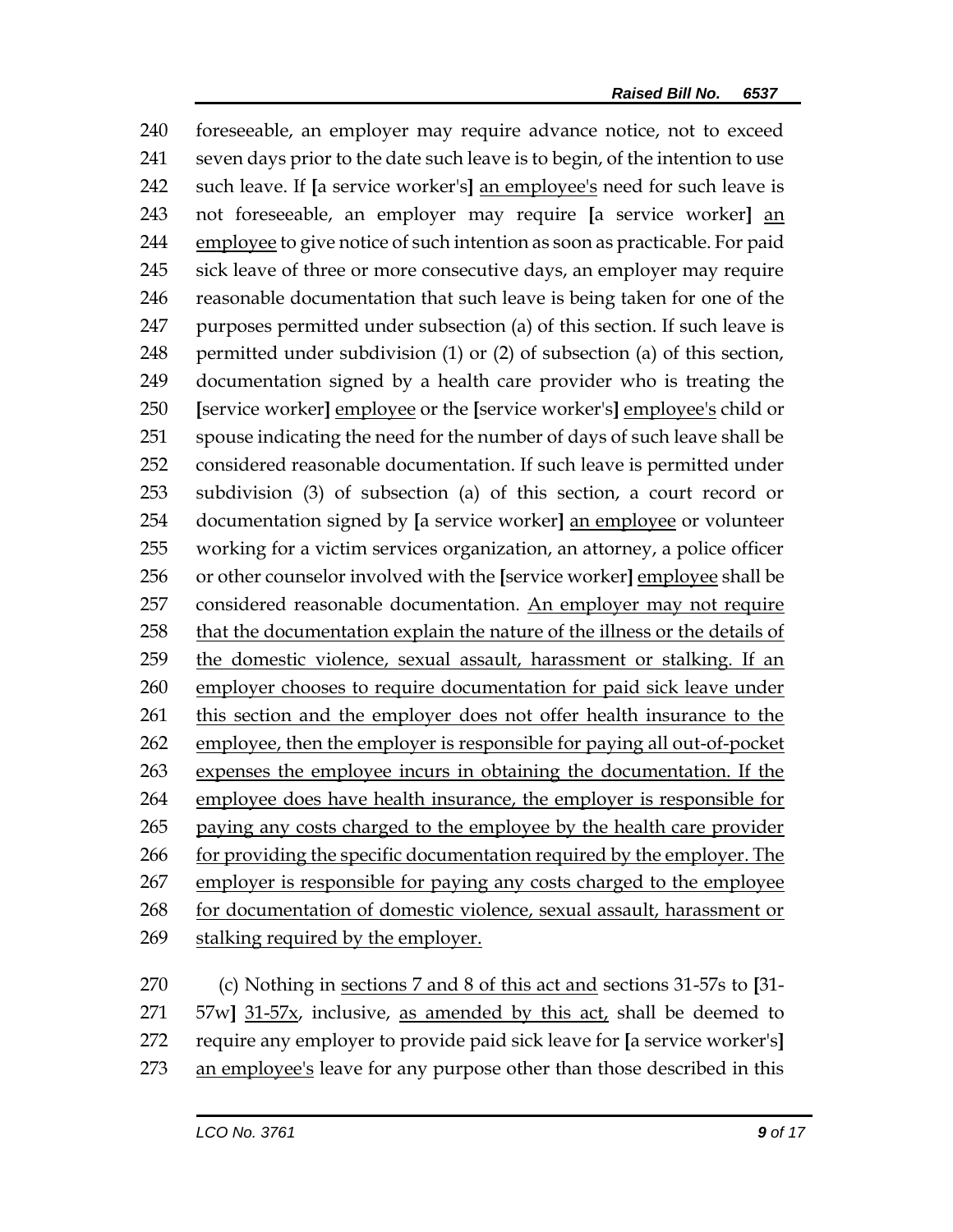section.

 (d) Unless an employee policy or collective bargaining agreement provides for the payment of accrued fringe benefits upon termination, no **[**service worker**]** employee shall be entitled to payment of unused 278 paid accrued sick leave under this section upon termination of employment.

 (e) Nothing in sections 7 and 8 of this act and sections 31-57s to **[**31- 57w**]** 31-57x, inclusive, as amended by this act, shall be construed to prohibit an employer from taking disciplinary action against **[**a service worker**]** an employee who uses paid sick leave provided under said sections **[**31-57s to 31-57w, inclusive,**]** for purposes other than those described in this section.

 Sec. 4. Section 31-57u of the general statutes is repealed and the following is substituted in lieu thereof (*Effective July 1, 2021*):

 (a) Nothing in sections 7 and 8 of this act and sections 31-57s to **[**31- 57w**]** 31-57x, inclusive, as amended by this act, shall be construed to (1) prevent employers from providing more paid sick leave than is required under said sections, **[**31-57s to 31-57w, inclusive,**]** (2) diminish any rights provided to any employee **[**or service worker**]** under a collective bargaining agreement, or (3) preempt or override the terms of any collective bargaining agreement effective prior to January 1, 2012.

 (b) Nothing in sections 7 and 8 of this act and sections 31-57s to **[**31- 296 57w] 31-57x, inclusive, as amended by this act, shall be construed to prohibit an employer (1) from establishing a policy whereby **[**a service worker**]** an employee may donate unused accrued paid sick leave to another **[**service worker**]** employee, and (2) who provides more paid sick leave than is required under sections 7 and 8 of this act and sections 31-57s to **[**31-57w**]** 31-57x, inclusive, as amended by this act, for the purposes described in subdivision (1) of subsection (a) of section 31-57t, as amended by this act, from limiting the amount of such leave **[**a service worker**]** an employee may use for other purposes.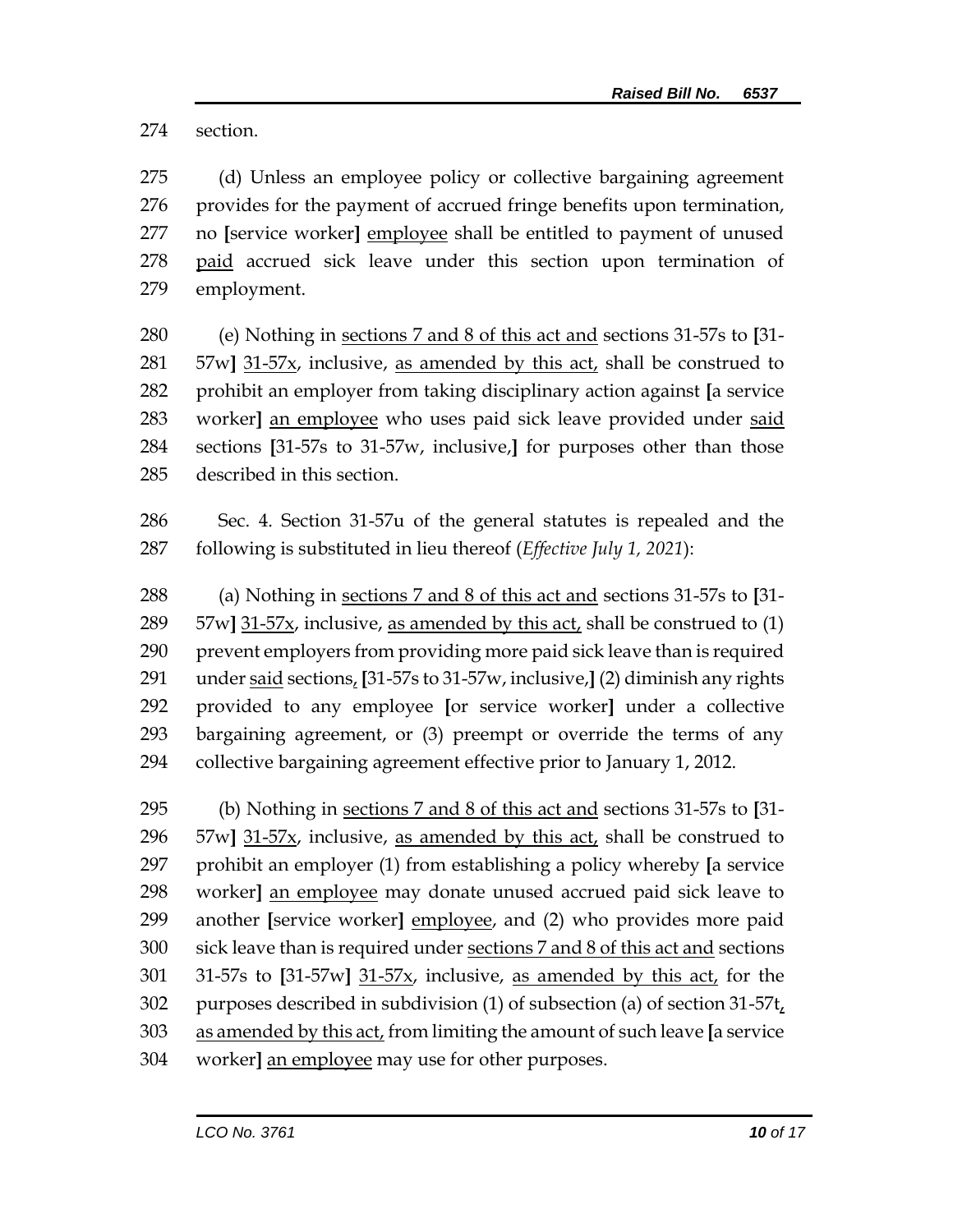(c) Any termination of **[**a service worker's**]** an employee's employment by an employer, whether voluntary or involuntary, shall be construed as a break in service. Should any **[**service worker**]** employee subsequently be rehired by the employer following a break in service, the **[**service worker**]** employee shall (1) begin to accrue sick leave **[**in accordance with section 31-57s**]** immediately upon rehire, and (2) shall **[**not**]** be entitled to any unused hours of paid sick leave that had been accrued prior to the **[**service worker's**]** employee's break in service. **[**unless agreed to by the employer.**]**

 Sec. 5. Section 31-57v of the general statutes is repealed and the following is substituted in lieu thereof (*Effective July 1, 2021*):

 (a) No employer shall take retaliatory personnel action or discriminate against an employee because the employee (1) requests or uses paid sick leave either in accordance with sections 7 and 8 of this act and sections 31-57s, as amended by this act, and **[**31-57t**]** 31-57x or in accordance with the employer's own paid sick leave policy, as the case may be, or (2) files a complaint with the Labor Commissioner alleging the employer's violation of sections 7 and 8 of this act and sections 31- 57s to **[**31-57w**]** 31-57x, inclusive, as amended by this act.

 (b) The Labor Commissioner shall advise any employee who (1) is covered by a collective bargaining agreement that provides for paid sick days, and (2) files a complaint pursuant to subsection (a) of this section of his or her right to pursue a grievance with his or her collective bargaining agent.

 (c) Any employee aggrieved by a violation of the provisions of sections 7 and 8 of this act and sections 31-57s to **[**31-57w**]** 31-57x, inclusive, as amended by this act, may file a complaint with the Labor Commissioner. Upon receipt of any such complaint, said commissioner may hold a hearing. After the hearing, any employer who is found by the Labor Commissioner, by a preponderance of the evidence, to have violated the provisions of subsection (a) of this section shall be liable to the Labor Department for a civil penalty of five hundred dollars for each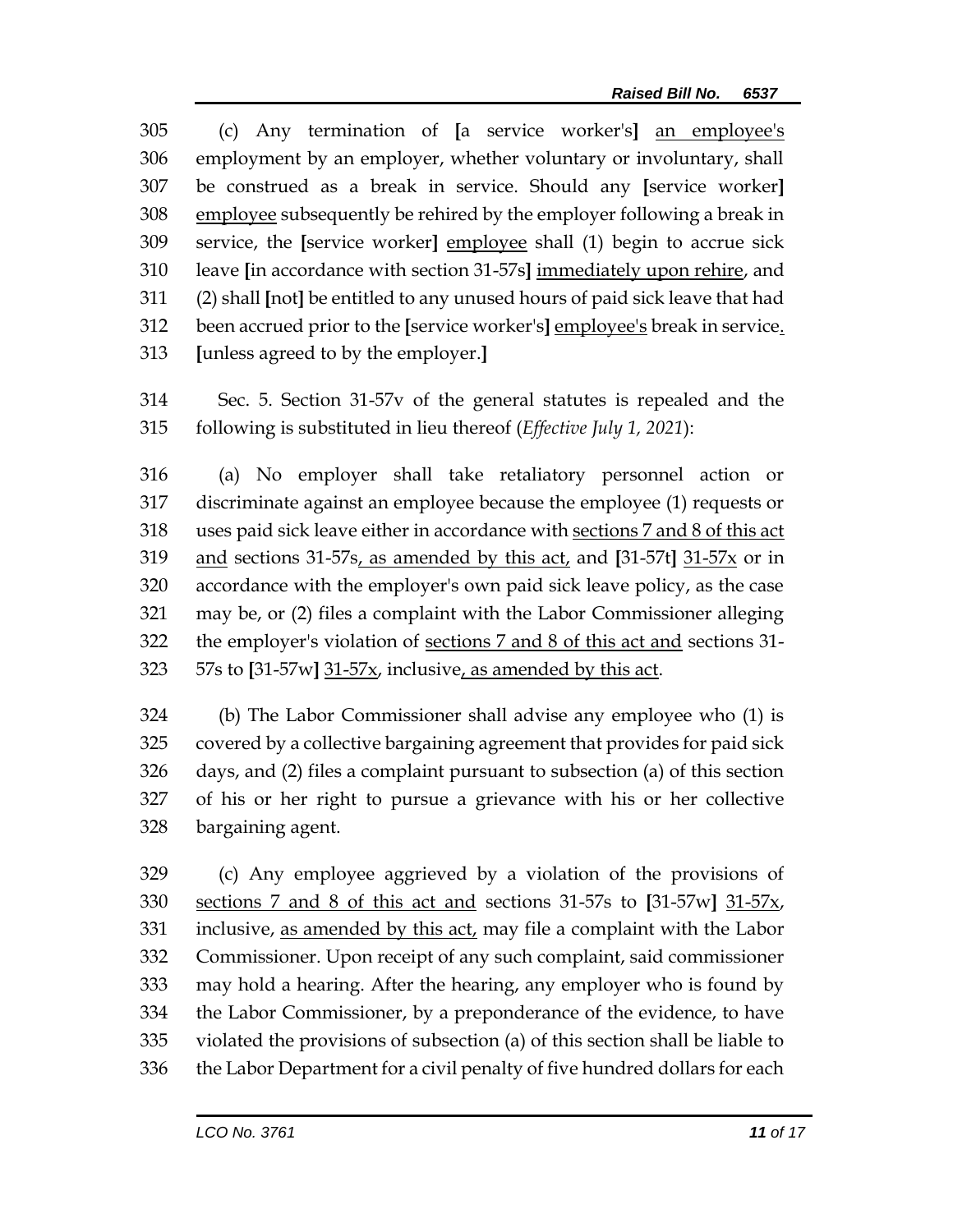violation. Any employer who is found by the Labor Commissioner, by a preponderance of the evidence, to have violated the provisions of sections 7 and 8 of this act and sections 31-57s to **[**31-57u, inclusive, or section 31-57w**]** 31-57x, inclusive, as amended by this act, shall be liable to the Labor Department for a civil penalty of up to one hundred dollars for each violation. The Labor Commissioner may award the employee all appropriate relief, including the payment for used paid sick leave, rehiring or reinstatement to the employee's previous job, payment of back wages and reestablishment of employee benefits to which the employee otherwise would have been eligible if the employee had not been subject to such retaliatory personnel action or discriminated against. Any party aggrieved by the decision of the commissioner may appeal the decision to the Superior Court in accordance with the provisions of chapter 54.

 (d) The Labor Commissioner shall administer this section within available appropriations.

 (e) The Labor Commissioner, the Attorney General or any person aggrieved by any violation of sections 7 and 8 of this act and sections 31- 57s to 31-57x, inclusive, as amended by this act, or any entity a member of which is aggrieved by a violation of said sections, may bring a civil action in a court of competent jurisdiction against an employer violating any of said sections. Such action may be brought by a person aggrieved by violation of this section without first filing an administrative complaint.

 Sec. 6. Section 31-57w of the general statutes is repealed and the following is substituted in lieu thereof (*Effective July 1, 2021*):

 (a) Each employer subject to the provisions of **[**section**]** sections 7 and 8 of this act and sections 31-57s, as amended by this act, and 31-57x, as 365 amended by this act, shall, at the time of hiring, provide notice to each **[**service worker**]** employee (1) of the entitlement to sick leave for **[**service workers**]** employees, the amount of sick leave provided to **[**service workers**]** employees and the terms under which sick leave may be used,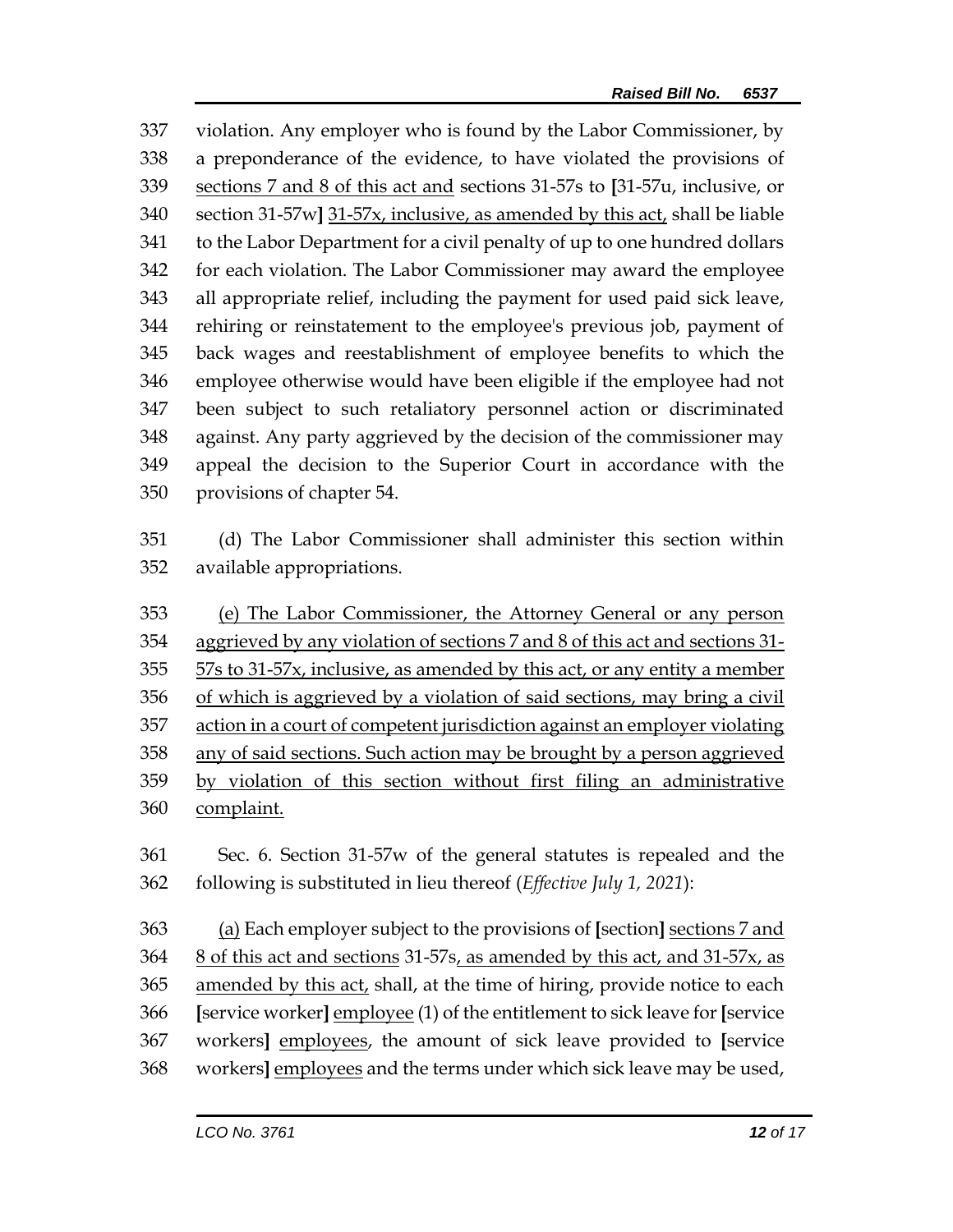(2) that retaliation by the employer against the **[**service worker**]** employee for requesting or using sick leave for which the **[**service worker**]** employee is eligible is prohibited, and (3) that the service worker has a right to file a complaint with the Labor Commissioner for any violation of this section and of sections 7 and 8 of this act and sections 31-57s to **[**31-57v**]** 31-57x, inclusive, as amended by this act. Employers **[**may**]** shall comply with the provisions of this section by (A) providing written individual notice to each employee not later than six months after the effective date of this section or at the time of hire, whichever is later, and (B) displaying a poster in a conspicuous place, accessible to **[**service workers**]** employees, at the employer's place of business that contains the information required by this section in both English and Spanish; provided, however, that in cases where the employer does not maintain a physical workplace, or an employee teleworks or performs work through a web-based or app-based platform, notification shall be sent via electronic communication or a conspicuous posting in a web-based or app-based platform. The Labor Commissioner **[**may adopt regulations, in accordance with chapter 54, to establish additional requirements concerning the means by which employers shall provide such notice. The Labor Commissioner shall administer this section within available appropriations**]** shall provide such posters and model written notices to all employers. Employers shall include in the record of hours worked, wages earned and deductions required by section 31-13a the number of hours, if any, of paid sick leave accrued or received by each employee, as well as any use of paid sick leave in the calendar year.

 (b) Employers shall retain records documenting hours worked by employees and paid sick leave taken by employees for a period of three years and shall allow the Labor Commissioner access to such records, with appropriate notice and at a mutually agreeable time, to monitor compliance with the requirements of this section. When an issue arises as to an employee's entitlement to paid sick leave under this section, if the employer does not maintain or retain adequate records documenting hours worked by the employee and paid sick leave taken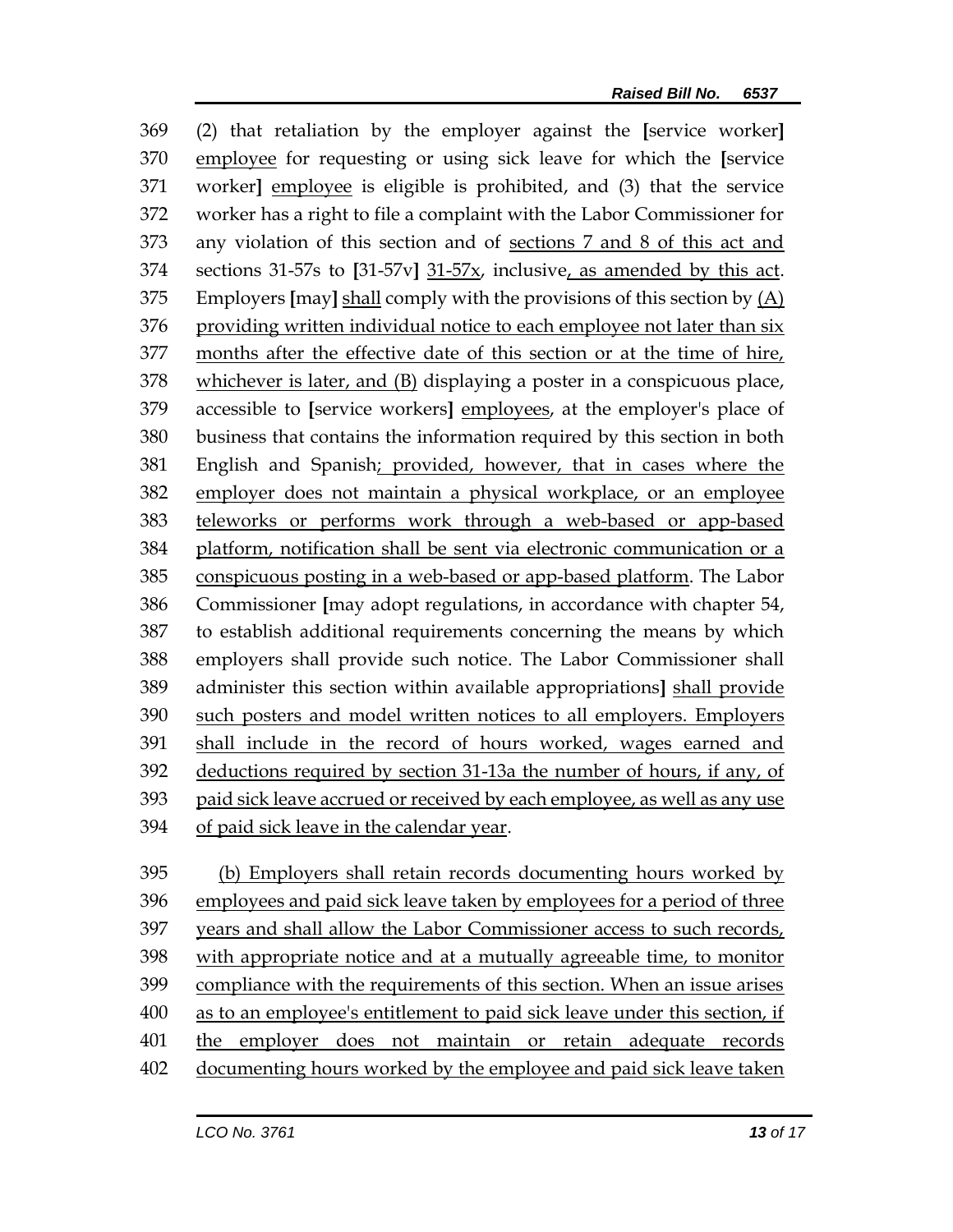by the employee, or does not allow reasonable access to such records, it shall be presumed that the employer has violated this section, absent 405 clear and convincing evidence otherwise.

 (c) The Labor Commissioner may coordinate implementation and enforcement of sections 7 and 8 of this act and sections 31-57s to 31-57x, inclusive, as amended by this act, and shall adopt regulations in accordance with the provisions of chapter 54 to implement the

provisions of said sections.

 (d) The Labor Commissioner may develop and implement a multilingual outreach program to inform employees, parents and persons who are under the care of a health care provider about the availability of paid sick leave. Such program shall include the distribution of notices and other written materials in English and 416 Spanish and any language that is the first language spoken by not less 417 than five per cent of the state's population to all child care and elder care providers, domestic violence shelters, schools, hospitals, community

## health centers and other health care providers.

## (e) The Labor Commissioner shall administer this section within available appropriations.

 Sec. 7. (NEW) (*Effective July 1, 2021*) An employer may not require disclosure of details relating to domestic violence, sexual assault, harassment or stalking or the details of an employee's or an employee's family member's health information as a condition of providing paid sick leave under section 8 of this act or sections 31-57s to 31-57x, inclusive, of the general statutes, as amended by this act. If an employer possesses health information or information pertaining to domestic violence, sexual assault, harassment or stalking about an employee or employee's family member, such information shall be treated as confidential and not disclosed except to the affected employee or with the permission of the affected employee.

 Sec. 8. (NEW) (*Effective July 1, 2021*) (a) An employer shall provide each employee of an employer with additional paid sick leave for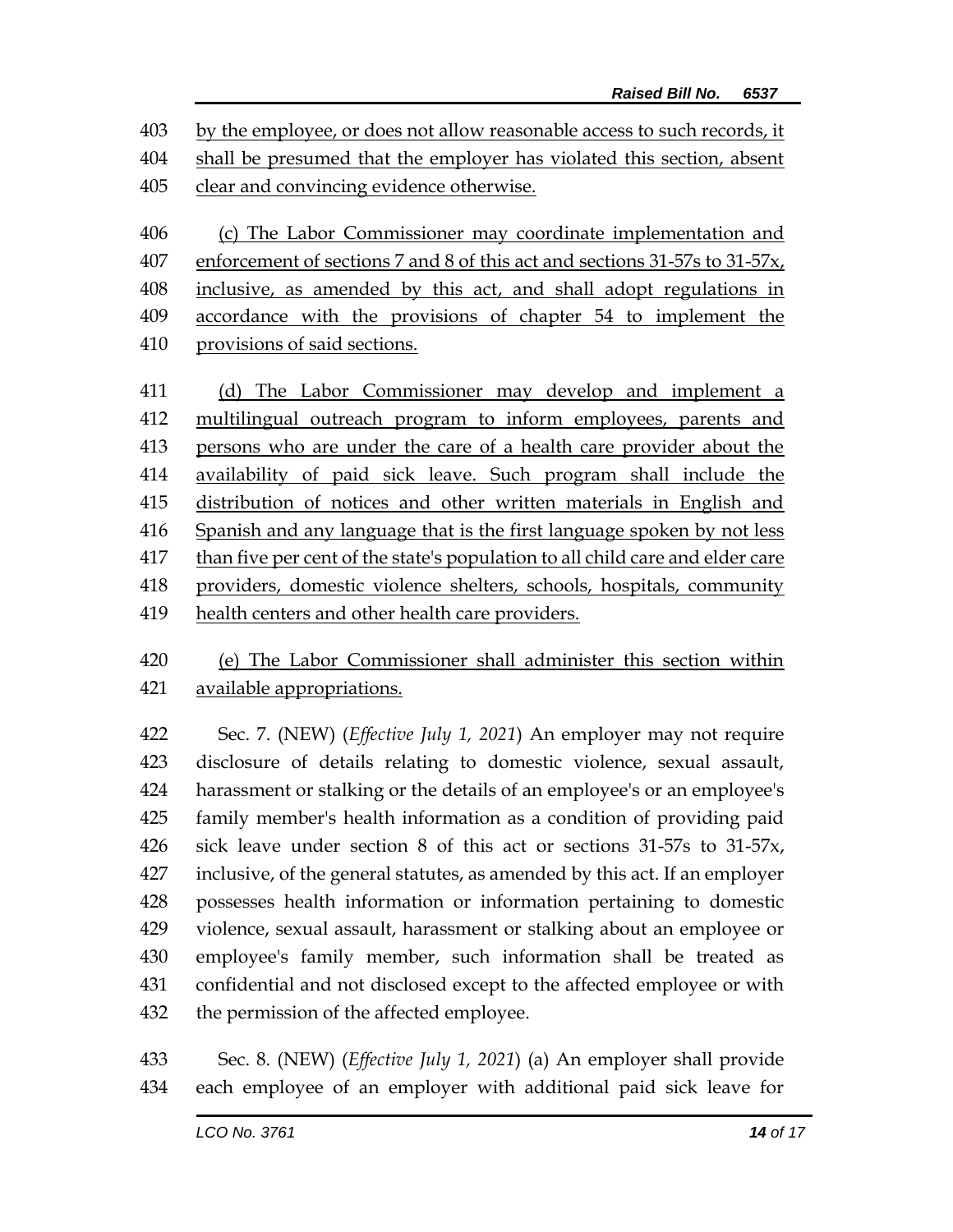COVID-19 purposes, in addition to paid sick leave under sections 31-57s of the general statutes, as amended by this act, and 31-57t of the general statutes, as amended by this act, in the following amounts: (1) Employees who normally work forty or more hours in a week shall be provided not less than eighty hours of additional paid sick leave; or (2) employees who work less than forty hours in a week shall be provided an amount of additional paid sick leave equal to the amount of time the employee is otherwise scheduled to work or works on average in a two-week period, whichever is greater.

 (b) If an employee described in subdivision (2) of subsection (a) of this section has a schedule that varies from week to week, the employer shall use the following to determine the amount of time worked on average in a two-week period: (1) Subject to subdivision (2) of this subsection, a number equal to the average number of hours that the employee was scheduled per week over the six-month period ending on the date on which the employee takes paid sick leave under this section, including hours for which the employee took leave of any type; (2) if the employee did not work over such period, the reasonable expectation of the employee at the time of hiring of the average number of hours per week that the employee would normally be scheduled to work.

 (c) The paid sick leave required pursuant to subsection (a) of this section shall be provided to employees immediately for use for any of the purposes described in subsection (d) of this section beginning on the effective date of this section, regardless of how long they have been employed. An employee shall be entitled to use paid sick leave under this section until four weeks following the official termination or suspension of a COVID-19 emergency as declared or proclaimed by the Governor. Paid sick leave under this section shall be made available retroactively to employees employed on the effective date of this section.

 (d) The paid sick leave required in subsection (a) of this section shall be provided to an employee by an employer when the employee is unable to perform the functions of the position of such employee,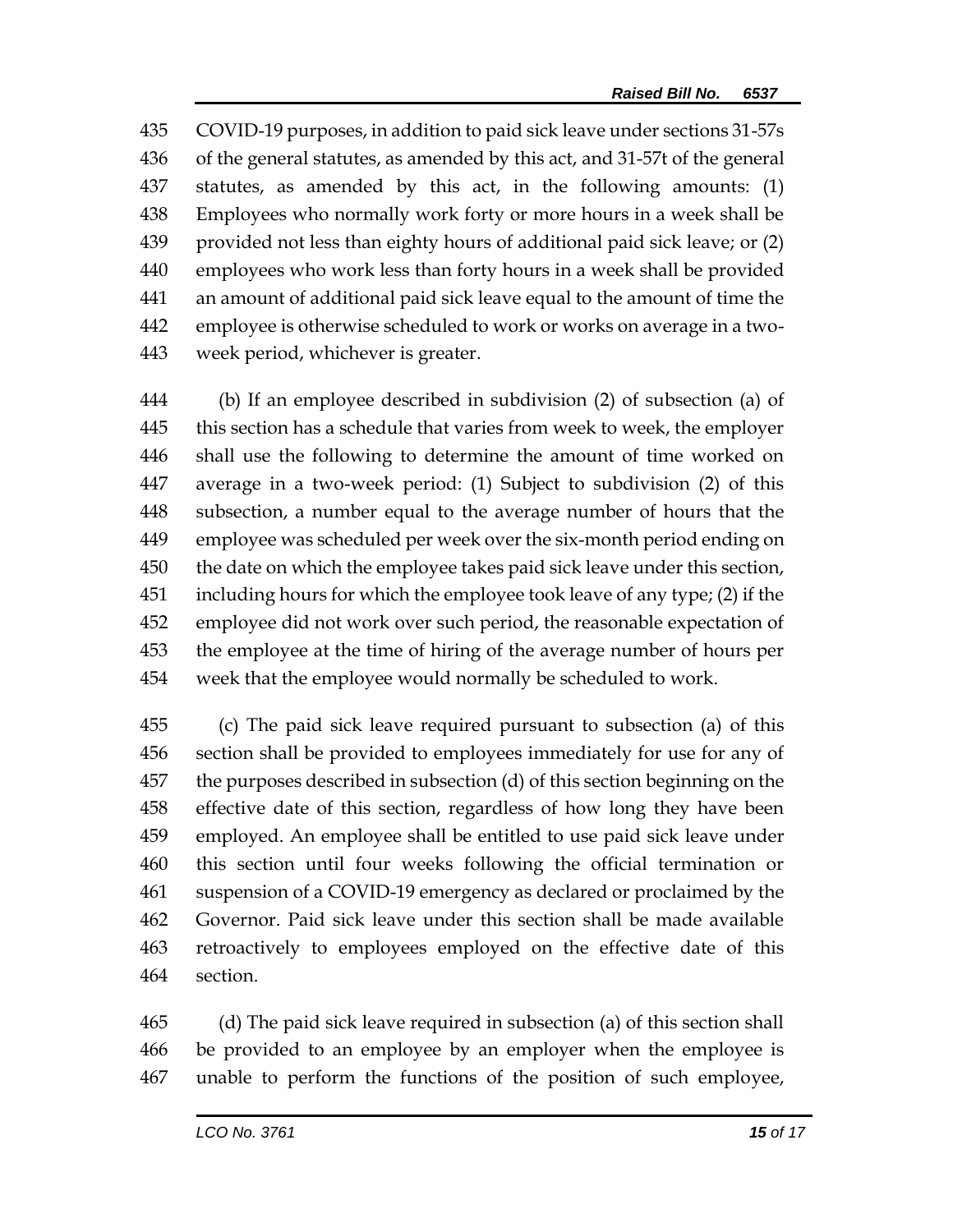including through telework, due to a need for leave for any of the following purposes related to COVID-19: (1) An employee's need to: (A) Self-isolate and care for oneself because the individual is diagnosed with COVID-19; (B) self-isolate and care for oneself because the individual is experiencing symptoms of COVID-19; (C) seek preventive care concerning COVID-19; or (D) seek or obtain medical diagnosis, care, or treatment if experiencing symptoms of COVID-19; (2) an employee's need to comply with an order or determination to self-isolate, on the basis that the employee's physical presence on the job or in the community would jeopardize the employee's health, the health of other employees, or the health of an individual in the employee's household because of: (A) Possible exposure to COVID-19; or (B) exhibiting symptoms of COVID-19, regardless of whether the employee has been diagnosed with COVID-19; (3) an employee's need to take care of a family member who is: (A) Self-isolating, seeking preventive care, or seeking or obtaining medical diagnosis, care, or treatment for the purposes described in this section; or (B) self-isolating due to an order or determination as described in this section; (4) an employee's inability to work or telework because the employee is: (A) Prohibited from working by the employer due to health concerns related to the potential transmission of COVID-19; or (B) subject to an individual or general local, state, or federal quarantine or isolation order, including a shelter- in-place or stay-at-home order, related to COVID-19; (5) an employee's need to take care of a child or other family member when the care provider of such individual is unavailable due to COVID-19, or if the child's or family member's school or place of care has been closed by a local, state or federal public official or at the discretion of the school or place of care due to COVID-19, including if a school or place of care: (A) Is physically closed but providing virtual learning instruction; (B) requires or makes optional virtual learning instruction; or (C) requires or makes available a hybrid of in-person and virtual learning instruction models; or (6) an employee's inability to work because the employee has a health condition that may increase susceptibility to or risk of COVID- 19, including, but not limited to, age, heart disease, asthma, lung disease, diabetes, kidney disease, or a weakened immune system.